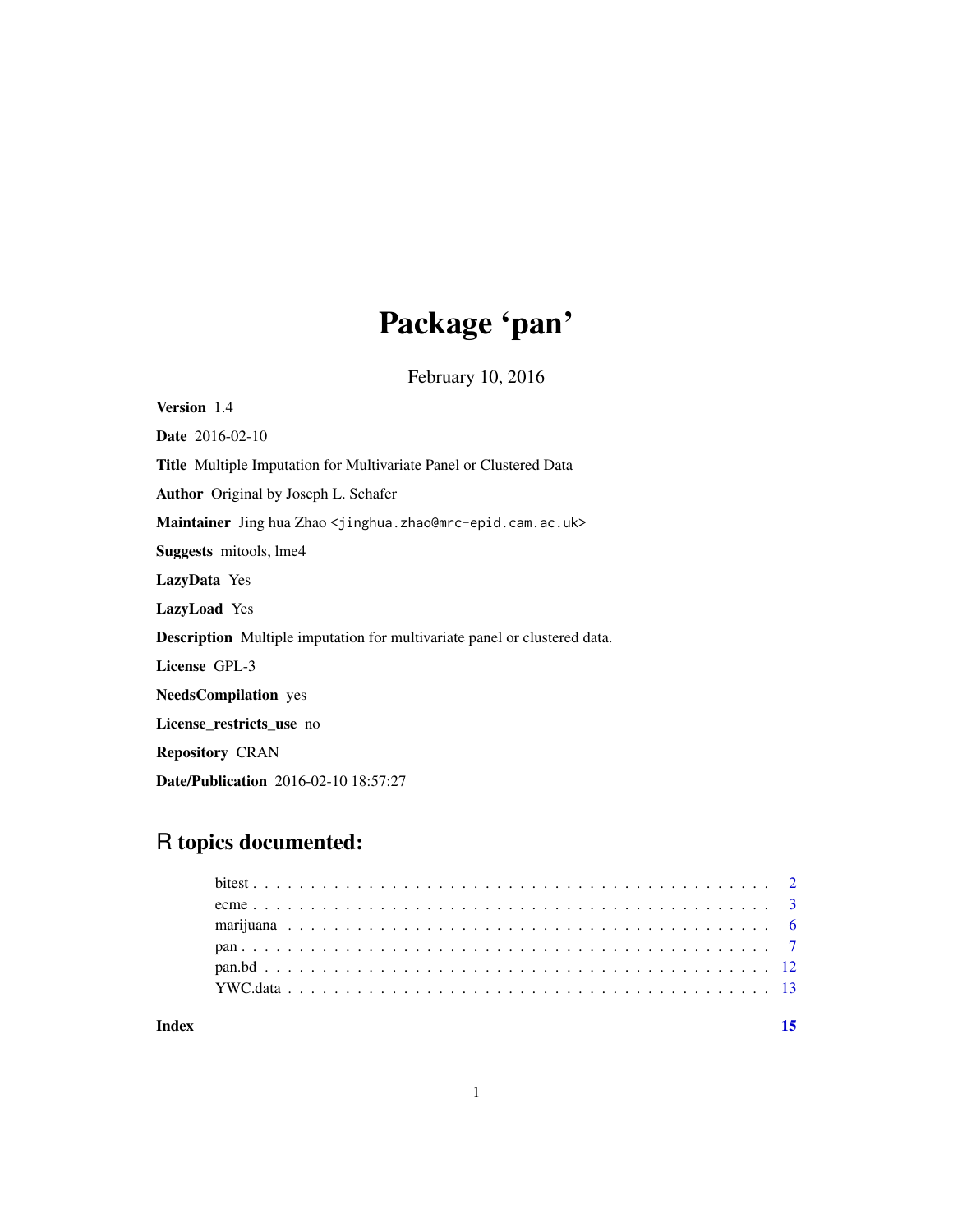<span id="page-1-0"></span>

#### Description

```
From: Maria Valaste [mailto:maria.valaste@helsinki.fi]
Sent: 10 December 2012 18:45
To: Jing Hua Zhao
Subject: RE: correction on previous email: Help for using R package PAN
Dear Jing hua Zhao,
Thank You very much! This was just what I intended.
Of course you can include the example in the documentation. It's very good idea.
Best regards,
Maria Valaste
Lainaus "Jing Hua Zhao" <JingHua.Zhao@mrc-epid.cam.ac.uk>:
> Dear Maria,
>
> I just had time to try out your data/code; is this close to what you intend?
>
...
>
> If you don't mind I could include your example in the documentation to
> let others share your experiment.
>
> Best wishes,
>
>
> Jing Hua
>
From: Maria Valaste
[mailto:maria.valaste@helsinki.fi]
Sent: 08 December 2012 19:09
To: Jing Hua Zhao
Subject: Help for using R package PAN
Dear Jing hua Zhao,
```
I'm trying to use R package PAN. For one Y variable I have managed succesfully to impute using package PAN. When I try to impute two Y variables, I have encountered a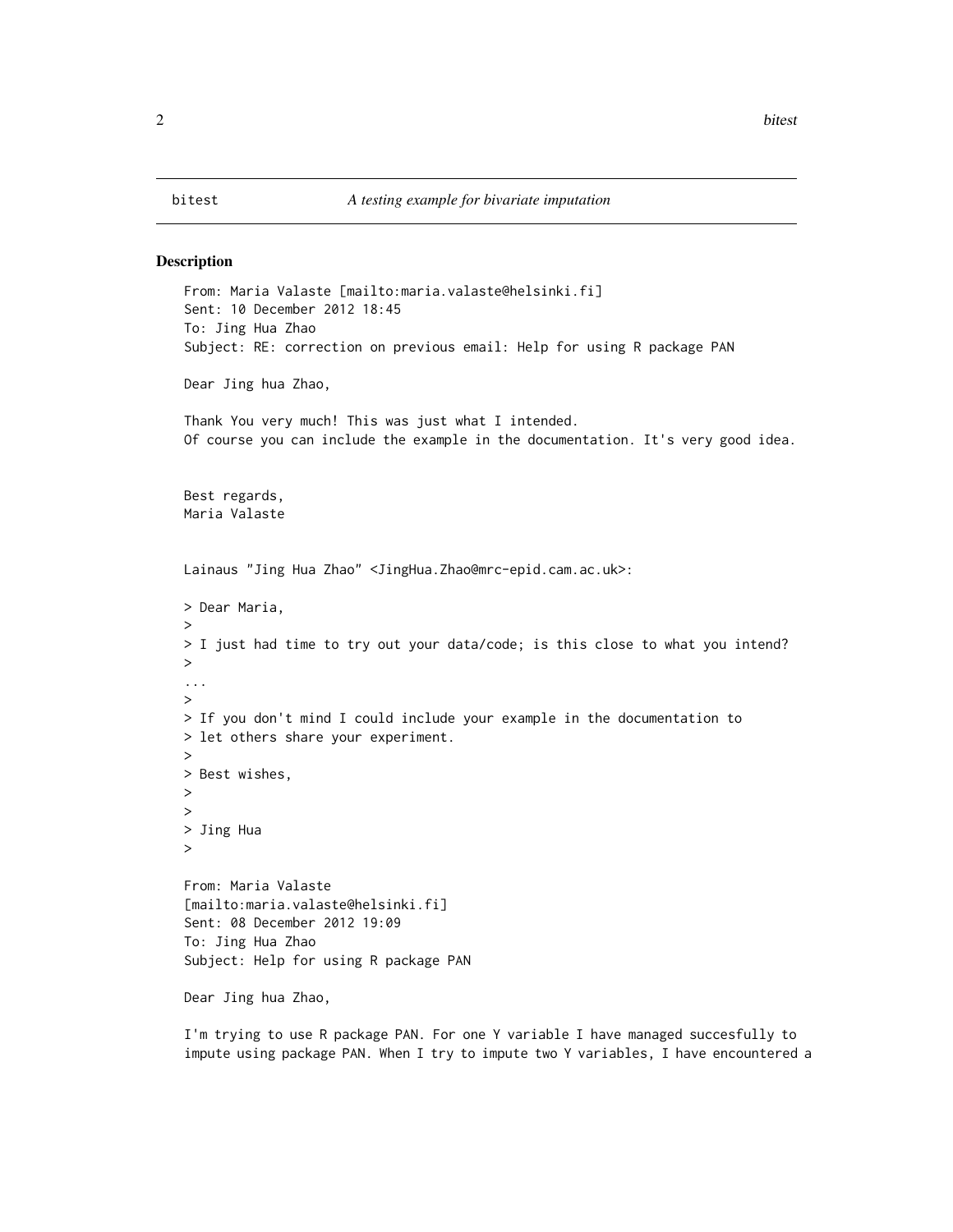<span id="page-2-0"></span>ecme 3

problem that I can't solve. Could please help me? I'm not expert on R program and I'm really desperate.

I have R version 2.15.2 (Platform: x86\_64-w64-mingw32/x64 (64-bit)). Below is code that I have tried to run for two Y variables. There also the error message (Error: subscript out of bounds). I also attach the test data below after the R code.

Best regards, Maria Valaste University of Helsinki, Finland

#### Usage

data(bitest)

#### Format

A data frame

### Source

Maria Valaste <maria.valaste@helsinki.fi>

ecme *ECME algorithm for general linear mixed model*

# **Description**

Performs maximum-likelihood estimation for generalized linear mixed models. The model, which is typically applied to longitudinal or clustered responses, is

 $yi = Xi\% * \% \text{beta} + Zi\% * \% \text{bi} + ei, i=1,...,m,$ 

where

 $yi = (ni x 1)$  response vector for subject or cluster i;

 $Xi = (ni x p)$  matrix of covariates;

 $Zi = (ni x q)$  matrix of covariates;

beta =  $(p \times 1)$  vector of coefficients common to the population (fixed effects);

 $bi = (q \times 1)$  vector of coefficients specific to subject or cluster i (random effects); and

 $ei = (ni \times 1)$  vector of residual errors.

The vector bi is assumed to be normally distributed with mean zero and unstructured covariance matrix psi,

bi  $\sim N(0, \text{psi})$  independently for i=1,...,m.

The residual vector ei is assumed to be

ei ∼ N(0,sigma2\*Vi)

where Vi is a known (ni x ni) matrix. In most applications, Vi is the identity matrix.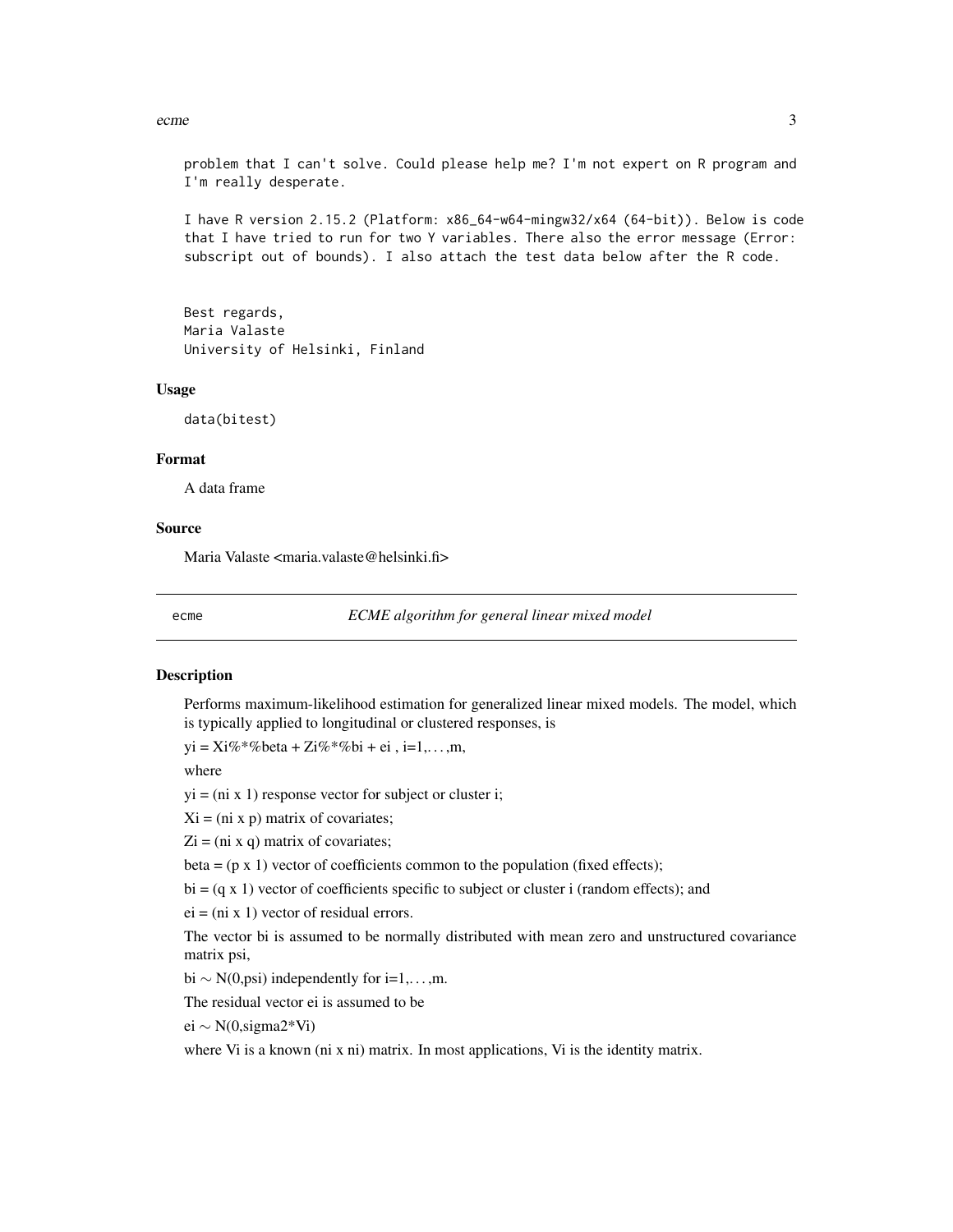# Usage

```
ecme(y, subj, occ, pred, xcol, zcol=NULL, vmax, start,
    maxits=1000, eps=0.0001, random.effects=F)
```
# Arguments

| У     | vector of responses. This is simply the individual yi vectors stacked upon one<br>another. Each element of y represents the observed response for a particular<br>subject-occasion, or for a particular unit within a cluster.                                                                                                                                                                                                                                                                                                                                                                                                                                  |
|-------|-----------------------------------------------------------------------------------------------------------------------------------------------------------------------------------------------------------------------------------------------------------------------------------------------------------------------------------------------------------------------------------------------------------------------------------------------------------------------------------------------------------------------------------------------------------------------------------------------------------------------------------------------------------------|
| subj  | vector of same length as y, giving the subject (or cluster) indicators i for the<br>elements of y. For example, suppose that y is in fact $c(y1,y2,y3,y4)$ where<br>length(y1)=2, length(y2)=3, length(y3)=2, and length(y4)=7. Then subj should<br>be $c(1,1,2,2,2,3,3,4,4,4,4,4,4,4).$                                                                                                                                                                                                                                                                                                                                                                        |
| occ   | vector of same length as y indicating the "occasions" for the elements of y. In<br>a longitudinal dataset where each individual is measured on at most nmax dis-<br>tinct occasions, each element of y corresponds to one subject-occasion, and the<br>elements of of occ should be coded as $1,2,,$ max to indicate these occasion<br>labels. (You should label the occasions as $1,2,,$ max even if they are not<br>equally spaced in time; the actual times of measurement will be incorporated<br>into the matrix "pred" below.) In a clustered dataset, the elements of occ label<br>the units within each cluster i, using the labels $1, 2, \ldots, n$ . |
| pred  | matrix of covariates used to predict y. The number of rows should be length(y).<br>The first column will typically be constant (one), and the remaining columns<br>correspond to other variables appearing in Xi and Zi.                                                                                                                                                                                                                                                                                                                                                                                                                                        |
| xcol  | vector of integers indicating which columns of pred will be used in Xi. That is,<br>pred[,xcol] is the Xi matrices (stacked upon one another.                                                                                                                                                                                                                                                                                                                                                                                                                                                                                                                   |
| zcol  | vector of integers indicating which columns of pred will be used in Zi. That is,<br>pred[,zcol] is the Zi matrices (stacked upon one another). If zcol=NULL then<br>the model is assumed to have no random effects; in that case the parameters are<br>estimated noniteratively by generalized least squares.                                                                                                                                                                                                                                                                                                                                                   |
| vmax  | optional matrix of dimension c(max(occ),max(occ)) from which the Vi matrices<br>will be extracted. In a longitudinal dataset, vmax would represent the Vi matrix<br>for an individual with responses at all possible occasions $1, 2, \ldots$ , nmax=max(occ);<br>for individuals with responses at only a subset of these occasions, the Vi will be<br>obtained by extracting the rows and columns of vmax for those occasions. If no<br>vmax is specified by the user, an identity matrix is used. In most applications of<br>this model one will want to have $Vi =$ identity, so most of the time this argument<br>can be omitted.                          |
| start | optional starting values of the parameters. If this argument is not given then<br>ecme() chooses its own starting values. This argument should be a list of three<br>elements named "beta", "psi", and "sigma2". Note that "beta" should be a<br>vector of the same length as "xcol", "psi" should be a matrix of dimension<br>c(length(zcol),length(zcol)), and "sigma2" should be a scalar. This argument<br>has no effect if zcol=NULL.                                                                                                                                                                                                                      |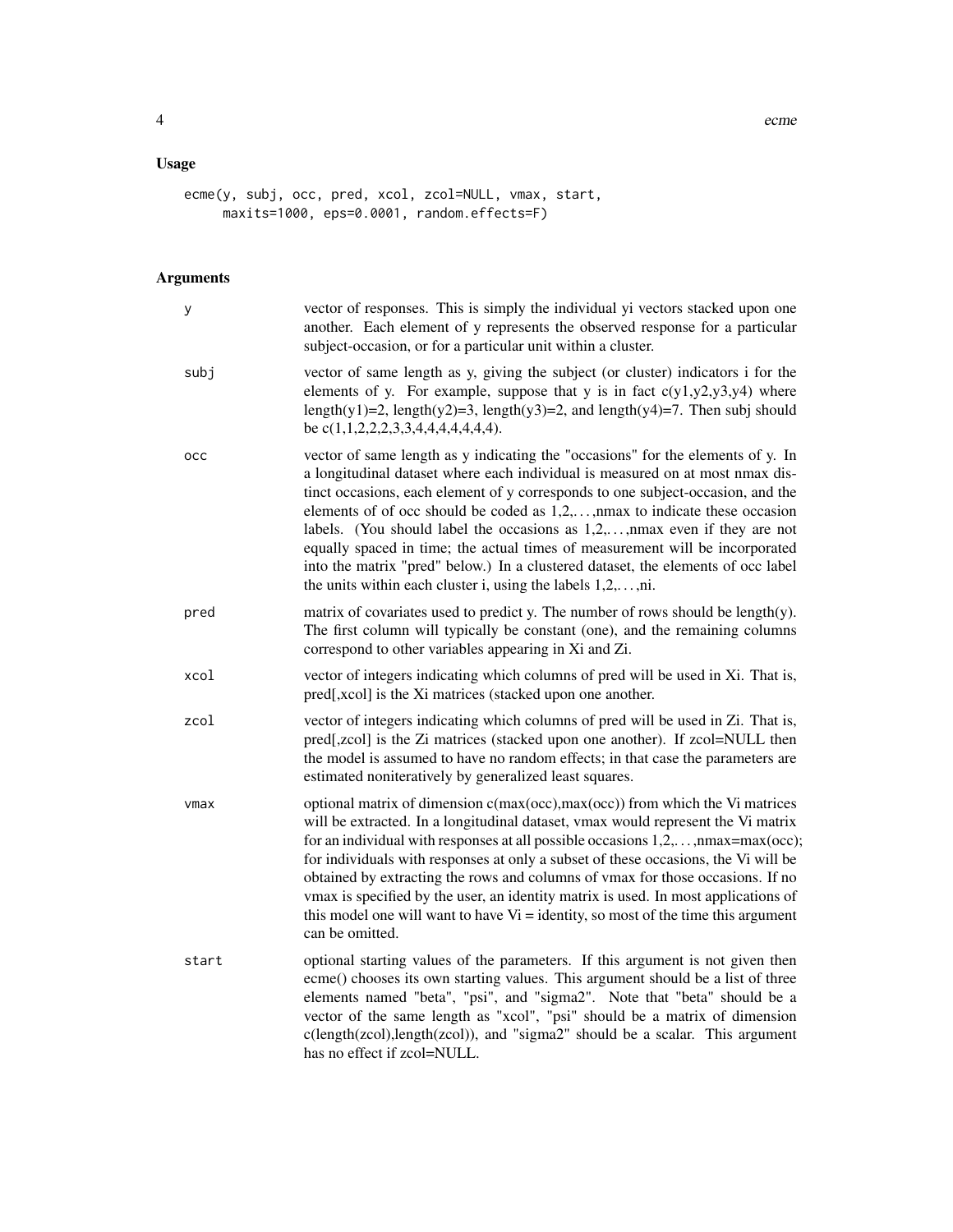| maxits | maximum number of cycles of ECME to be performed. The algorithm runs to<br>convergence or until "maxits" iterations, whichever comes first.                                                                                     |
|--------|---------------------------------------------------------------------------------------------------------------------------------------------------------------------------------------------------------------------------------|
| eps    | convergence criterion. The algorithm is considered to have converged if the<br>relative differences in all parameters from one iteration to the next are less than<br>eps-that is, if all(abs(new-old) $\langle$ eps*abs(old)). |
|        | random. effects if TRUE, returns empirical Bayes estimates of all the random effects bi $(i=1,2,\ldots,m)$<br>and their estimated covariance matrices.                                                                          |

# Value

a list containing estimates of beta, sigma2, psi, an estimated covariance matrix for beta, the number of iterations actually performed, an indicator of whether the algorithm converged, and a vector of loglikelihood values at each iteration. If random.effects=T, also returns a matrix of estimated random effects (bhat) for individuals and an array of corresponding covariance matrices.

| beta      | vector of same length as "xcol" containing estimated fixed effects.                                                                                                                |
|-----------|------------------------------------------------------------------------------------------------------------------------------------------------------------------------------------|
| sigma2    | estimate of error variance sigma2.                                                                                                                                                 |
| psi       | matrix of dimension c(length(zcol), length(zcol)) containing the estimated co-<br>variance matrix psi.                                                                             |
| converged | T if the algorithm converged, F if it did not                                                                                                                                      |
| iter      | number of iterations actually performed. Will be equal to "maxits" if con-<br>verged=F.                                                                                            |
| loglik    | vector of length "iter" reporting the value of the loglikelihood at each iteration.                                                                                                |
| cov.beta  | matrix of dimension $c(length(xcol), length(xcol))$ containing estimated variances<br>and covariances for elements of "beta".                                                      |
| bhat      | if random.effects=T, a matrix with length(zcol) rows and m columns, where<br>bhat[,i] is an empirical Bayes estimate of bi.                                                        |
| cov.b     | if random effects=T, an array of dimension length(zcol) by length(zcol) by m,<br>where cov.b[,,i] is an empirical Bayes estimate of the covariance matrix associ-<br>ated with bi. |

# References

Schafer JL (1997) Imputation of missing covariates under a multivariate linear mixed model. Technical report 97-04, Dept. of Statistics, The Pennsylvania State University,

Schafer JL (2001). Multiple imputation with PAN. Chapter 12, pp357-77. of New Methods for the Analysis of Change. Edited by Collins LM, Sayer AG. American Psychological Association, Washington DC.

Schafer JL, Yucel RM (2002). Computational strategies for multivariate linear mixed-effects models with missing values. Journal of Computational and Graphical Statistics. 11:437-457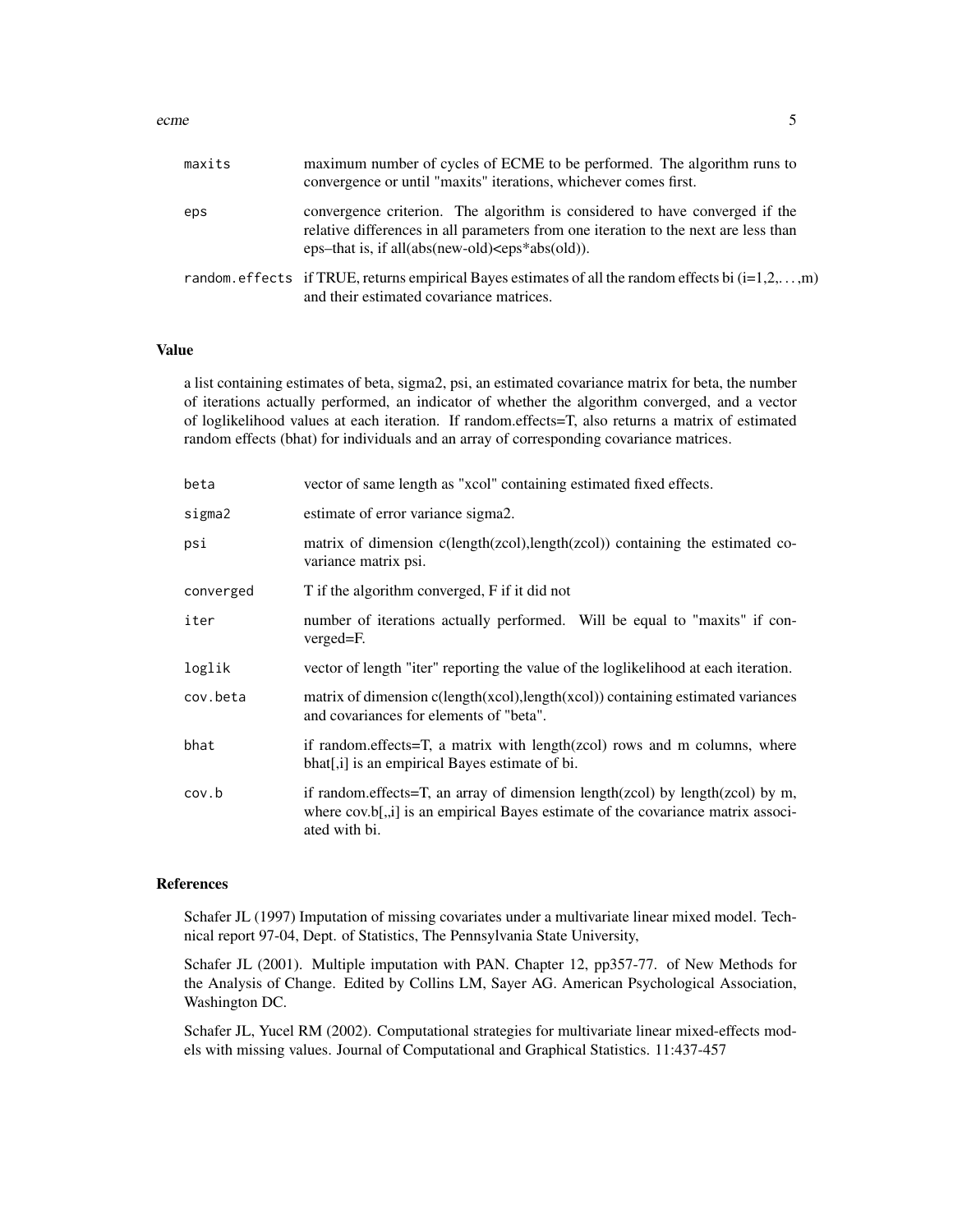#### <span id="page-5-0"></span>Examples

```
########################################################################
# A simple linear model to these data using ecme(). This will be a
# traditional repeated-measures style additive model with a fixed effect
# for each column (occasion) and a random intercept for each subject.
#
# The data to be used is contained the object marijuana. Since the six
# measurements per subject were not clearly ordered in time, we consider
# a model that has an intercept and five dummy codes to allow the
# population means for the six occasions to be estimated freely together
# with an intercept randomly varied by subject. For a subject i with no
# missing values, the covariate matrices will be
#
# 1 1 0 0 0 0 1
# 1 0 1 0 0 0 1
# Xi 7 1 0 0 1 0 0 Xi = 1
# 1 0 0 0 1 0 1
# 1 0 0 0 0 1 1
# 1 0 0 0 0 0 1
#
# When using ecme(), these are combined into a single matrix called
# pred. The pred matrix has length(y) rows. Each column of Xi and Zi
# must be represented in pred. Because Zi is merely the first column
# of Xi, we do not need to enter that column twice. So pred is simply
# the matrices Xi (i=1,...,9), stacked upon each other.
#
data(marijuana)
# we only use the complete data to illustrate
complete <- subset(marijuana, !is.na(y))
attach(complete)
pred <- with(complete,cbind(int,dummy1,dummy2,dummy3,dummy4,dummy5))
xcol \leftarrow 1:6zcol \leq 1
# Now we can fit the model.
result <- ecme(y,subj,occ,pred,xcol,zcol)
result
# Now we compare to lmer
if(require(lme4)) {
result \leq lmer(y \leq 1+pred + (1|subj))
result
vcov(result)
detach(complete)
}
########################################################################
```
marijuana *A pilot study of the clinical and psychological effects of maarijuana*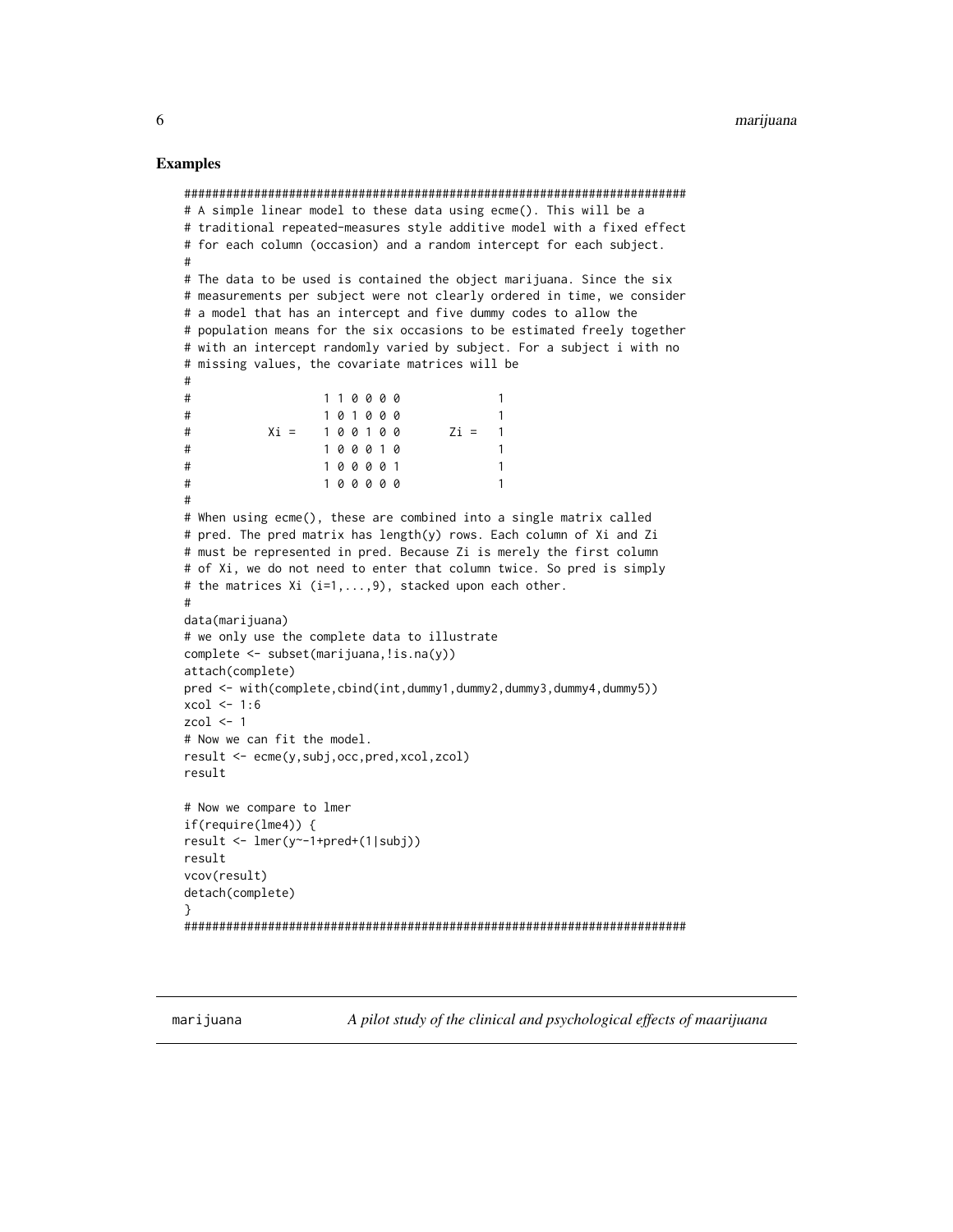# <span id="page-6-0"></span>Description

Nine male subjects were given three treatments in the form of low-dose, high-dose, and placebo cigarettes. The order of treatments within subjects was balanced in a replicated 3 x 3 Latin square, but because the order for each subject was not reported in the article, (I shall proceed as if) the order effects are negligible. Changes in heart rate were recorded 15 and 90 minutes after marijuana use, and five of the 54 data values are missing.

# Usage

data(marijuana)

#### Format

A data frame

#### Source

Wei AT, Zinberg NE, Nelson JM. Clinical and psychological effects of marijuana in man. Science 1968; 162:1234-1242

pan *Imputation of multivariate panel or cluster data*

#### Description

Gibbs sampler for the multivariate linear mixed model with incomplete data described by Schafer (1997). This function will typically be used to produce multiple imputations of missing data values in multivariate panel data or clustered data. The underlying model is

 $yi = Xi\% * \% \text{beta} + Zi\% * \% \text{bi} + ei, i=1,...,m,$ 

where

 $yi = (ni x r)$  matrix of incomplete multivariate data for subject or cluster i;

 $Xi = (ni x p)$  matrix of covariates;

 $Zi = (ni x q)$  matrix of covariates;

beta =  $(p \times r)$  matrix of coefficients common to the population (fixed effects);

 $bi = (q \times r)$  matrix of coefficients specific to subject or cluster i (random effects); and

 $ei = (ni x r)$  matrix of residual errors.

The matrix bi, when stacked into a single column, is assumed to be normally distributed with mean zero and unstructured covariance matrix psi, and the rows of ei are assumed to be independently normal with mean zero and unstructured covariance matrix sigma. Missing values may appear in yi in any pattern.

In most applications of this model, the first columns of Xi and Zi will be constant (one) and Zi will contain a subset of the columns of Xi.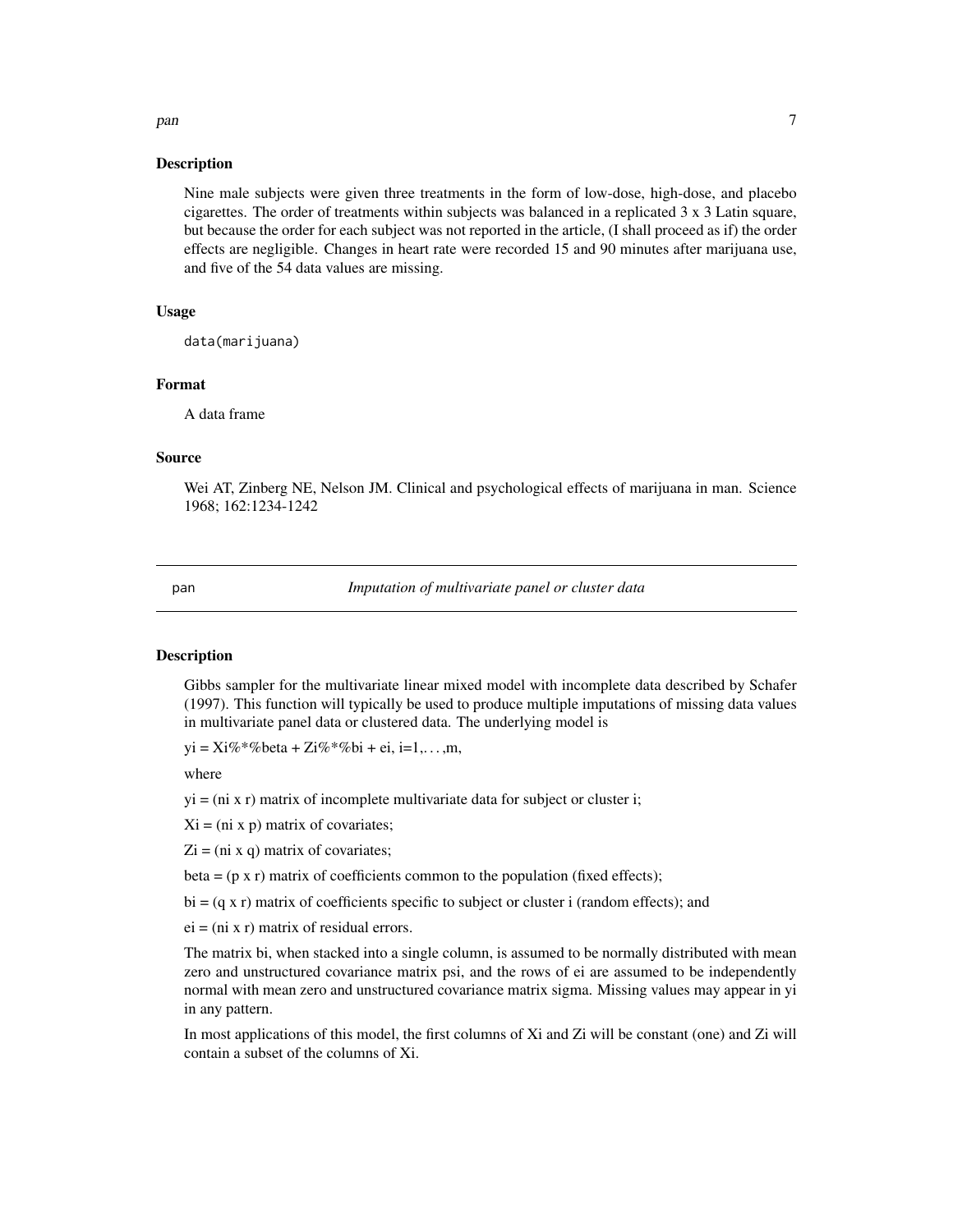# Usage

pan(y, subj, pred, xcol, zcol, prior, seed, iter=1, start)

# Arguments

| matrix of responses. This is simply the individual yi matrices stacked upon one<br>another. Each column of y corresponds to a response variable. Each row of y<br>corresponds to a single subject-occasion, or to a single subject within a cluster.<br>Missing values (NA) may occur in any pattern.                                                                                                                                                                    |
|--------------------------------------------------------------------------------------------------------------------------------------------------------------------------------------------------------------------------------------------------------------------------------------------------------------------------------------------------------------------------------------------------------------------------------------------------------------------------|
| vector of length $nrow(y)$ giving the subject (or cluster) indicators i for the rows of<br>y. For example, suppose that y is in fact rbind(y1,y2,y3,y4) where $nrow(y1)=2$ ,<br>nrow(y2)=3, nrow(y3)=2, and nrow(y4)=7. Then subj should be $c(1,1,2,2,2,3,3,4,4,4,4,4,4,4)$ .                                                                                                                                                                                           |
| matrix of covariates used to predict y. This should have the same number of<br>rows as y. The first column will typically be constant (one), and the remaining<br>columns correspond to other variables appearing in Xi and Zi.                                                                                                                                                                                                                                          |
| vector of integers indicating which columns of pred will be used in Xi. That is,<br>pred[,xcol] is the Xi matrices (stacked upon one another).                                                                                                                                                                                                                                                                                                                           |
| vector of integers indicating which columns of pred will be used in Zi. That is,<br>pred[,zcol] is the Zi matrices (stacked upon one another).                                                                                                                                                                                                                                                                                                                           |
| a list with four components (whose names are a, Biny, c, and Diny, respectively)<br>specifying the hyperparameters of the prior distributions for psi and sigma. For<br>information on how to specify and interpret these hyperparameters, see Schafer<br>(1997) and the example below. Note: This is a slight departure from the notation<br>in Schafer (1997), where a and Binv were denoted by "nu1" and "Lambdainv1",<br>and c and Dinv were "nu2" and "Lambdainv2". |
| integer seed for initializing pan()'s internal random number generator. This ar-<br>gument should be a positive integer.                                                                                                                                                                                                                                                                                                                                                 |
| total number of iterations or cycles of the Gibbs sampler to be carried out.                                                                                                                                                                                                                                                                                                                                                                                             |
| optional list of quantities to specify the initial state of the Gibbs sampler. This<br>list has the same form as "last" (described below), one of the components re-<br>turned by pan(). This argument allows the Gibbs sampler to be restarted from<br>the final state of a previous run. If "start" is omitted then pan() chooses its own<br>initial state.                                                                                                            |
|                                                                                                                                                                                                                                                                                                                                                                                                                                                                          |

# Details

The Gibbs sampler algorithm used in pan() is described in detail by Schafer (1997).

# Value

A list containing the following components. Note that when you are using pan() to produce multiple imputations, you will be primarily interested in the component "y" which contains the imputed data; the arrays "beta", "sigma", and "psi" will be used primarily for diagnostics (e.g. time-series plots) to assess the convergence behavior of the Gibbs sampler.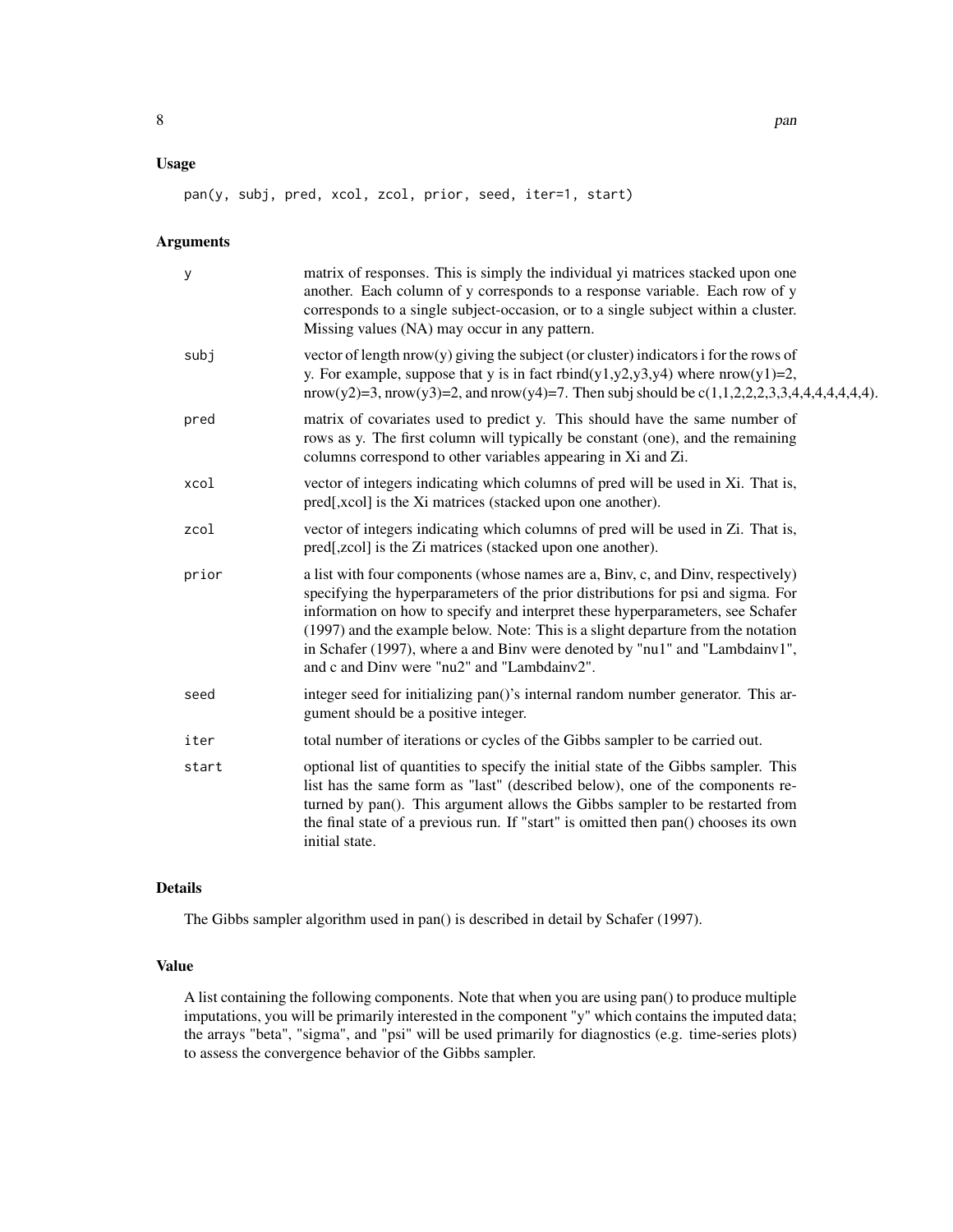| array of dimension c(length(xcol),ncol(y),iter) = (p x r x number of Gibbs cy-<br>cles) containing the simulated values of beta from all cycles. That is, beta[,,T]<br>is the $(p \times r)$ matrix of simulated fixed effects at cycle T.                                                                                                                                                                                                                                  |
|-----------------------------------------------------------------------------------------------------------------------------------------------------------------------------------------------------------------------------------------------------------------------------------------------------------------------------------------------------------------------------------------------------------------------------------------------------------------------------|
| array of dimension $c(ncol(y), ncol(y), iter) = (r \times r \times number of Gibbs cycles)$<br>containing the simulated values of sigma from all cycles. That is, sigma[,T] is<br>the simulated version of the model's sigma at cycle T.                                                                                                                                                                                                                                    |
| array of dimension c(length(zcol)*ncol(y), length(zcol)*ncol(y), iter) = $(q^*r x)$<br>q <sup>*</sup> r x number of Gibbs cycles) containing the simulated values of psi from all<br>cycles. That is, $psi, T$ is the simulated version of the model's psi at cycle T.                                                                                                                                                                                                      |
| matrix of imputed data from the final cycle of the Gibbs sampler. Identical to<br>the input argument y except that the missing values (NA) have been replaced by<br>imputed values. If "iter" has been set large enough (which can be determined<br>by examining time-series plots, etc. of "beta", "sigma", and "psi") then this is a<br>proper draw from the posterior predictive distribution of the complete data.                                                      |
| a list of four components characterizing the final state of the Gibbs sampler. The<br>four components are: "beta", "sigma", "psi", and "y", which are the simulated<br>values of the corresponding model quantities from the final cycle of Gibbs. This<br>information is already contained in the other components returned by pan(); we<br>are providing this list merely as a convenience, to allow the user to start future<br>runs of the Gibbs sampler at this state. |
|                                                                                                                                                                                                                                                                                                                                                                                                                                                                             |

# Note

This function assumes that the rows of y (and thus the rows of subj and pred) have been sorted by subject number. That is, we assume that subj=sort(subj), y=y[order(subj),], and pred=pred[order(subj),]. If the matrix y is created by stacking  $yi$ ,  $i=1,...,m$  then this will automatically be the case.

# References

Schafer JL (1997) Imputation of missing covariates under a multivariate linear mixed model. Technical report 97-04, Dept. of Statistics, The Pennsylvania State University,

Schafer JL (2001). Multiple imputation with PAN. Chapter 12, pp357-77. of New Methods for the Analysis of Change. Edited by Collins LM, Sayer AG. American Psychological Association, Washington DC.

Schafer JL, Yucel RM (2002). Computational strategies for multivariate linear mixed-effects models with missing values. Journal of Computational and Graphical Statistics. 11:437-457

# Examples

| # This example is somewhat atypical because the data consist of a                                  |
|----------------------------------------------------------------------------------------------------|
| # single response variable (change in heart rate) measured repeatedly;                             |
| # most uses of pan() will involve $r > 1$ response variables. If we had                            |
| # r response variables rather than one, the only difference would be                               |
| # that the vector y below would become a matrix with r columns, one                                |
| # for each response variable. The dimensions of Sigma (the residual                                |
| # covariance matrix for the response) and Psi (the covariance matrix                               |
| # for the random effects) would also change to $(r \times r)$ and $(r \star q \times r \star q)$ , |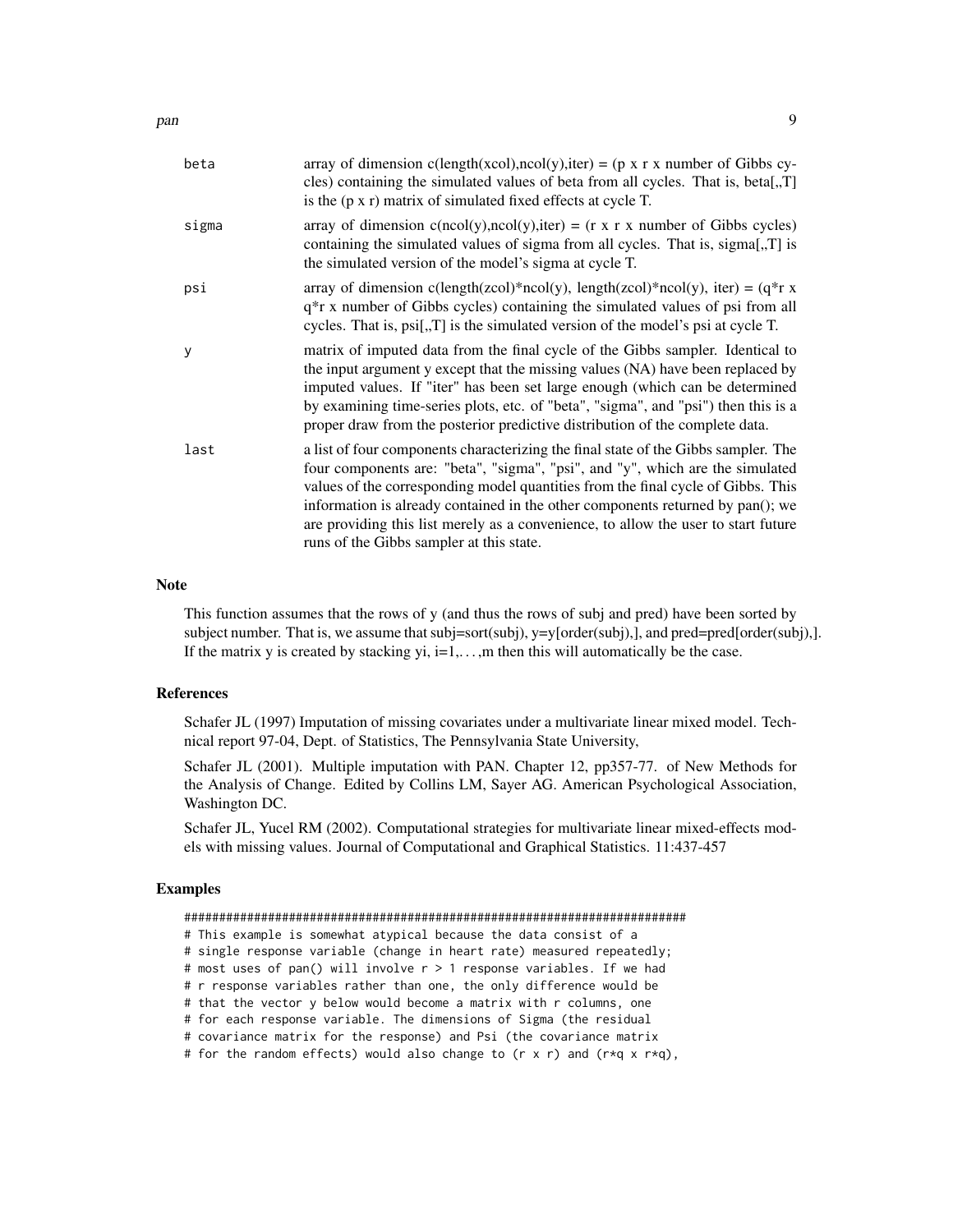```
# respectively, where q is the number of random coefficients in the
# model (in this case q=1 because we have only random intercepts). The
# new dimensions for Sigma and Psi will be reflected in the prior
# distribution, as Dinv and Binv become (r x r) and (r*q x r*q).
#
# The pred matrix has the same number of rows as y, the number of
# subject-occasions. Each column of Xi and Zi must be represented in
# pred. Because Zi is merely the first column of Xi, we do not need to
# enter that column twice. So pred is simply the matrix Xi, stacked
# upon itself nine times.
#
data(marijuana)
attach(marijuana)
pred <- with(marijuana,cbind(int,dummy1,dummy2,dummy3,dummy4,dummy5))
#
# Now we must tell pan that all six columns of pred are to be used in
# Xi, but only the first column of pred appears in Zi.
#
xcol < -1:6zcol <-1########################################################################
# The model specification is now complete. The only task that remains
# is to specify the prior distributions for the covariance matrices
# Sigma and Psi.
#
# Recall that the dimension of Sigma is (r x r) where r
# is the number of response variables (in this case, r=1). The prior
# distribution for Sigma is inverted Wishart with hyperparameters a
# (scalar) and Binv (r x r), where a is the imaginary degrees of freedom
# and Binv/a is the prior guesstimate of Sigma. The value of a must be
# greater than or equal to r. The "least informative" prior possible
# would have a=r, so here we will take a=1. As a prior guesstimate of
# Sigma we will use the (r \times r) identity matrix, so Binv = 1*1 = 1.
#
# By similar reasoning we choose the prior distribution for Psi. The
# dimension of Psi is (r*q x r*q) where q is the number of random
# effects in the model (i.e. the length of zcol, which in this case is
# one). The hyperparameters for Psi are c and Dinv, where c is the
# imaginary degrees of freedom (which must be greater than or equal to
# r*q) and Dinv/c is the prior guesstimate of Psi. We will take c=1
# and Dinv=1*1 = 1.
#
# The prior is specified as a list with four components named a, Binv,
# c, and Dinv, respectively.
#
prior <- list(a=1,Binv=1,c=1,Dinv=1)
########################################################################
# Now we are ready to run pan(). Let's assume that the pan function
# and the object code have already been loaded into R. First we
# do a preliminary run of 1000 iterations.
#
result <- pan(y,subj,pred,xcol,zcol,prior,seed=13579,iter=1000)
#
```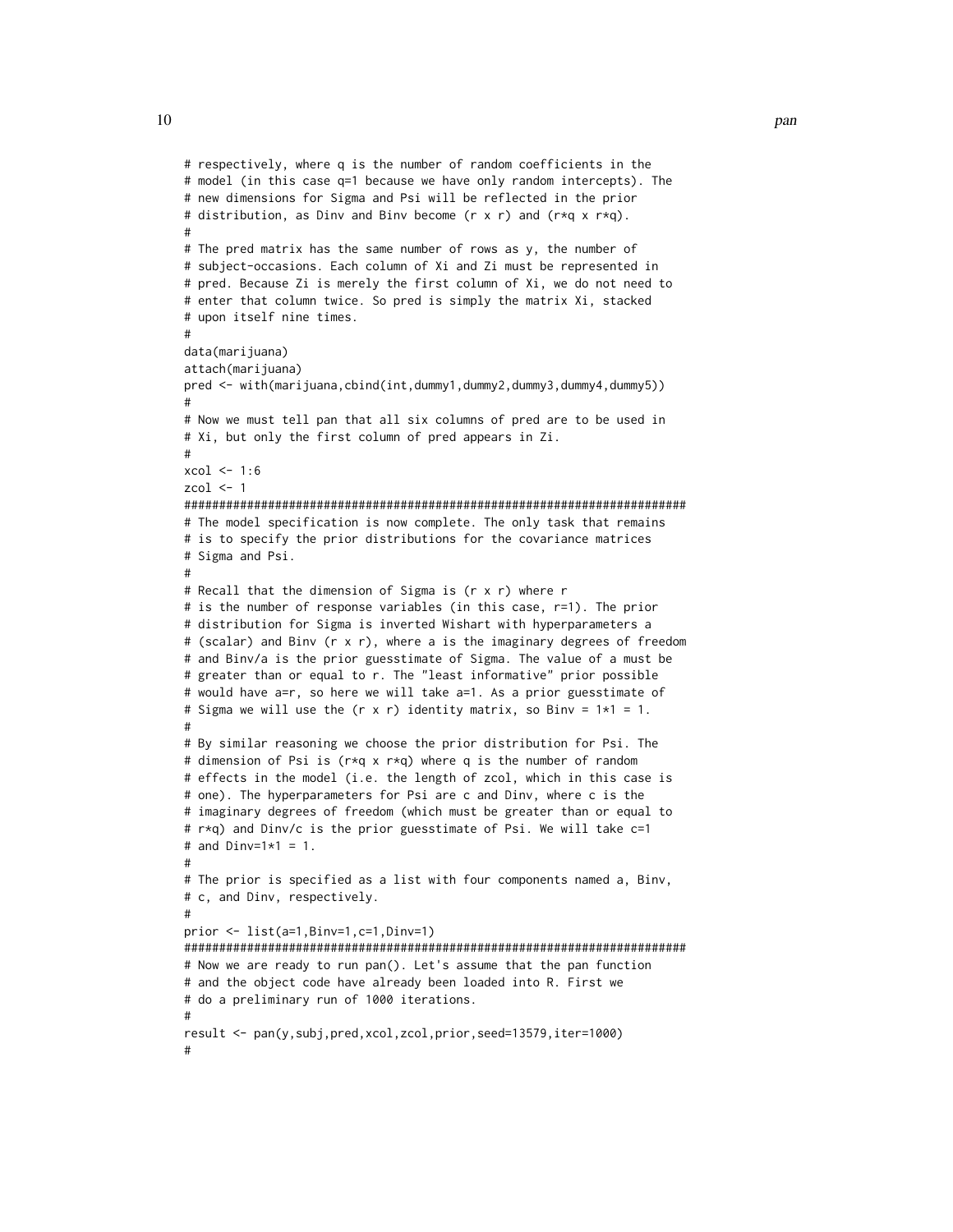```
# Check the convergence behavior by making time-series plots and acfs
# for the model parameters. Variances will be plotted on a log
# scale. We'll assume that a graphics device has already been opened.
#
plot(1:1000,log(result$sigma[1,1,]),type="l")
acf(log(result$sigma[1,1,]))
plot(1:1000,log(result$psi[1,1,]),type="l")
acf(log(result$psi[1,1,]))
par(mfrow=c(3,2))
for(i in 1:6) plot(1:1000, result$beta[i,1,],type="1")for(i in 1:6) acf(result$beta[i,1,])
#
# This example appears to converge very rapidly; the only appreciable
# autocorrelations are found in Psi, and even those die down by lag
# 10. With a sample this small we can afford to be cautious, so let's
# impute the missing data m=10 times taking 100 steps between
# imputations. We'll use the current simulated value of y as the first
# imputation, then restart the chain where we left off to produce
# the second through the tenth.
#
y1 <- result$y
result <- pan(y,subj,pred,xcol,zcol,prior,seed=9565,iter=100,start=result$last)
y2 <- result$y
result <- pan(y,subj,pred,xcol,zcol,prior,seed=6047,iter=100,start=result$last)
y3 <- result$y
result <- pan(y,subj,pred,xcol,zcol,prior,seed=3955,iter=100,start=result$last)
y4 <- result$y
result <- pan(y,subj,pred,xcol,zcol,prior,seed=4761,iter=100,start=result$last)
y5 <- result$y
result <- pan(y,subj,pred,xcol,zcol,prior,seed=9188,iter=100,start=result$last)
y6 <- result$y
result <- pan(y,subj,pred,xcol,zcol,prior,seed=9029,iter=100,start=result$last)
y7 <- result$y
result <- pan(y,subj,pred,xcol,zcol,prior,seed=4343,iter=100,start=result$last)
y8 <- result$y
result <- pan(y,subj,pred,xcol,zcol,prior,seed=2372,iter=100,start=result$last)
y9 <- result$y
result <- pan(y,subj,pred,xcol,zcol,prior,seed=7081,iter=100,start=result$last)
y10 <- result$y
########################################################################
# Now we combine the imputation results according to mitools
########################################################################
# First, we build data frames from above,
d1 <- data.frame(y=y1,subj,pred)
d2 <- data.frame(y=y2,subj,pred)
d3 <- data.frame(y=y3,subj,pred)
d4 <- data.frame(y=y4,subj,pred)
d5 <- data.frame(y=y5,subj,pred)
d6 <- data.frame(y=y6,subj,pred)
d7 <- data.frame(y=y7,subj,pred)
d8 <- data.frame(y=y8,subj,pred)
d9 <- data.frame(y=y9,subj,pred)
d10 <- data.frame(y=y10,subj,pred)
```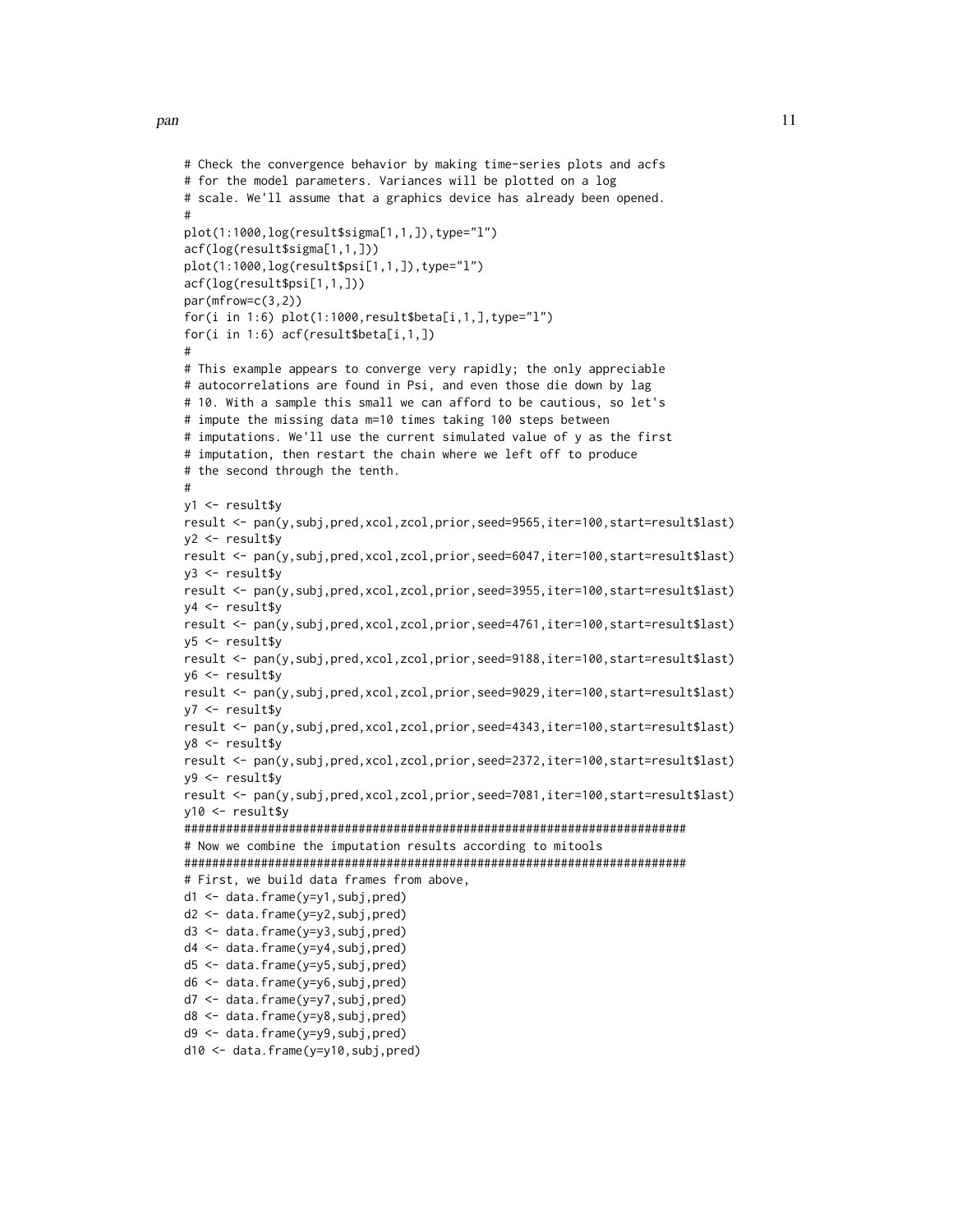#### 12 pan.bd

```
# Second, we establish a S3 object as needed for the function MIcombine
# nevertheless we start with an ordinary least squares regression
require(mitools)
d <- imputationList(list(d1,d2,d3,d4,d5,d6,d7,d8,d9,d10))
w \leftarrow \text{with}(d, lm(y \sim -1 + pred))MIcombine(w)
# Now, we can turn to lmer as in lme4 package but in this case it is the
# same.
if(require(lme4)) {
w2 <- with(d,lmer(y~-1+pred+(1|subj)))
b <- MIextract(w2,fun=fixef)
Var <- function(obj) unlist(lapply(diag(vcov(obj)),function(m) m))
v <- MIextract(w2,fun=Var)
MIcombine(b,v)
detach(marijuana)
}
### bivariate example
data(bitest)
attach(bitest)
y <- with(bitest,cbind(y1,y2))
subj <- c(clusterid)
pred <- cbind (int, x1, x2, x3)
xcol < -1:4zcol <- 1
a < - 2c < - 2id2 <- matrix(c(1,0,0,1),ncol=2,nrow=2)
Binv <- a*id2
Dinv <- c*id2
prior <- list(a=a, Binv=Binv, c=c, Dinv=Dinv)
result <- pan(y, subj, pred, xcol, zcol, prior, seed=12345, iter=1000)
```
pan.bd *Imputation of multivariate panel or cluster data*

# Description

Implementation of pan() that restricts the covariance matrix for the random effects to be blockdiagonal. This function is identical to pan() in every way except that psi is now characterized by a set of r matrices of dimension q x q.

# Usage

```
pan.bd(y, subj, pred, xcol, zcol, prior, seed, iter=1, start)
```
<span id="page-11-0"></span>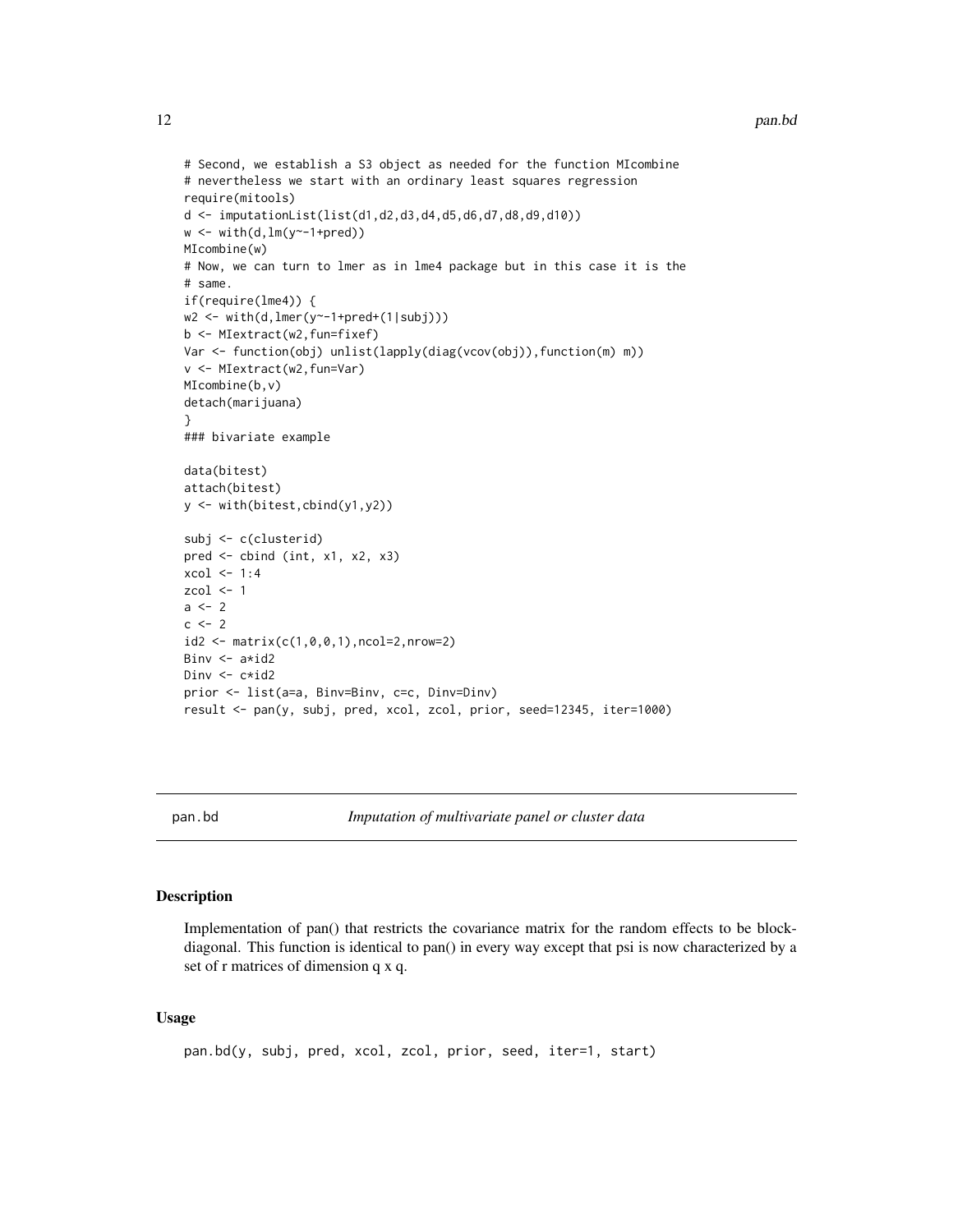### <span id="page-12-0"></span>YWC.data 13

### **Arguments**

| y     | See description for pan().                                                                                                                                                                                                                                                                                                                                                                                     |
|-------|----------------------------------------------------------------------------------------------------------------------------------------------------------------------------------------------------------------------------------------------------------------------------------------------------------------------------------------------------------------------------------------------------------------|
| subj  | See description for pan().                                                                                                                                                                                                                                                                                                                                                                                     |
| pred  | See description for pan().                                                                                                                                                                                                                                                                                                                                                                                     |
| xcol  | See description for pan().                                                                                                                                                                                                                                                                                                                                                                                     |
| zcol  | See description for pan().                                                                                                                                                                                                                                                                                                                                                                                     |
| prior | Same as for pan() except that the hyperparameters for psi have new dimensions.<br>The hyperparameter c is now a vector of length r, where c[j] contains the prior<br>degrees of freedom for the jth block portion of psi $(j=1,,r)$ . The hyperparame-<br>ter Dinv is now an array of dimension $c(q,q,r)$ , where $Dim[j,j]$ contains the prior<br>scale matrix for the jth block portion of psi $(i=1,,r)$ . |
| seed  | See description for pan().                                                                                                                                                                                                                                                                                                                                                                                     |
| iter  | See description for pan().                                                                                                                                                                                                                                                                                                                                                                                     |
| start | See description for pan().                                                                                                                                                                                                                                                                                                                                                                                     |
|       |                                                                                                                                                                                                                                                                                                                                                                                                                |

# Value

A list with the same components as that from pan(), with two minor differences: the dimension of "psi" is now (q x q x r x "iter"), and the dimension of "last\\$psi" is now (q x q x r).

YWC.data *A data frame for multivariate imputation*

# Description

The data serves as an worked example for PAN as follows,.

```
head(YWC.data)
Yi.Matrix <- as.matrix(YWC.data[,4:39])
Subj.vector <- as.vector(as.matrix(YWC.data[,2]))
YWC.data$intercept <- 1.
Pred.Matrix <- as.matrix(YWC.data[,c(40,3)])
xcol < -1:2zcol <-1a.parameter = ncol(Yi.Matrix)
Binv.parameter = diag(a.parameter*a.parameter)
c.parameter = (zcol*ncol(Yi.Matrix))
Dinv.parameter = diag(c.parameter*c.parameter)
Prior.Distribution <- list(a = a.parameter,
                          Binv = Binv.parameter,
                           c = c.parameter,Dinv = Dinv.parameter)
Imputation.Result <- pan(Yi.Matrix, Subj.vector, Pred.Matrix, xcol, zcol, Prior.Distribution, seed=44
```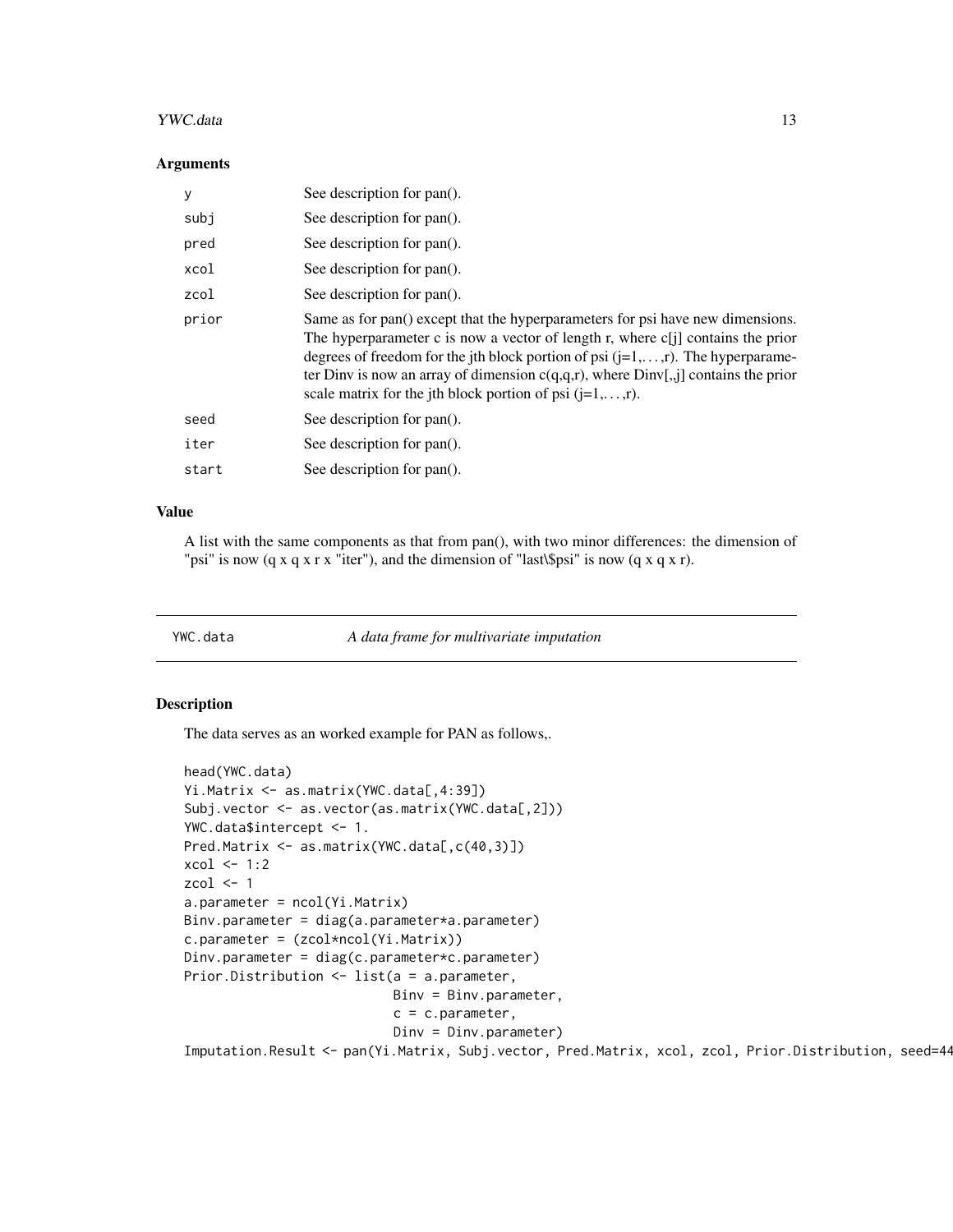# Usage

data(YWC.data)

# Format

A data frame

# Source

Steven J. Pierce